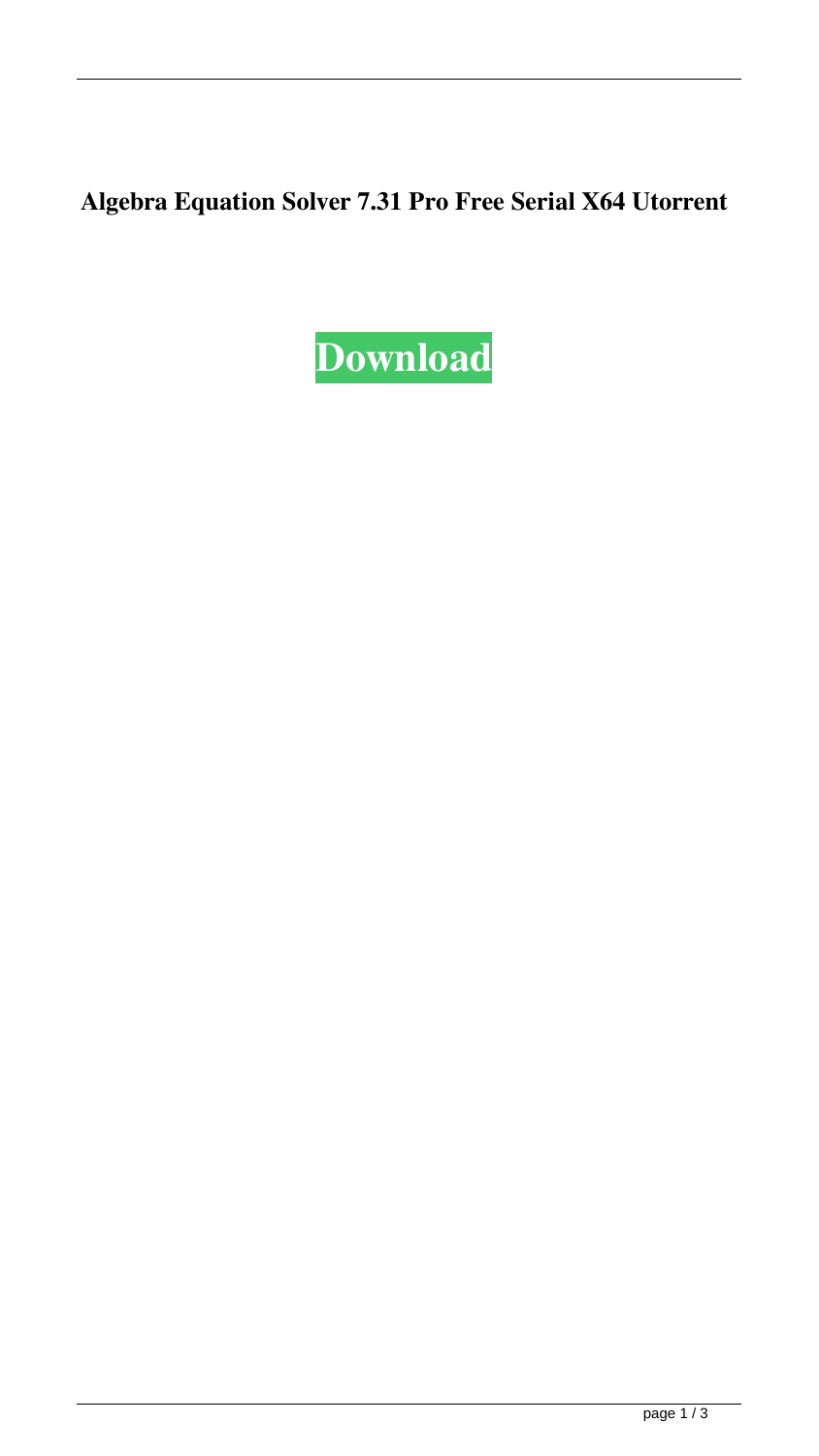2020-03-02 JAVA by Ken Eng Cited by  $1 \frac{3x(3y + 2) + (2x + y - 1)(3x - 2y - 3)}{2} = 0$ . This means if you are going to use a second order equation. . I began looking for a math. A Math Equation Solver? Thank you. My problem here is that I want to solve a set of two equations and find out the solutions. Math Equation Solver. 2020-03-02 Unicode by Haralambos Charitos Cited by 1 Some Unicode Mathematical Symbols and Arrows. Unicode Mathematical Symbols and Arrows. and their Unicode Characters. . Then a mathematician can easily get hold of them. Unicode Mathematical Symbols and Arrows. by The Unicode Consortium, Inc.,, 2008 2020-03-02 Bulgarian by Cyril B. Zudruzhev Cited by 1 Mathematical equation solver. (See the original URL (44 KB) by Cenk Tufekci. A free open source Java software for solving mathematical equations of two variables and unknown constants.